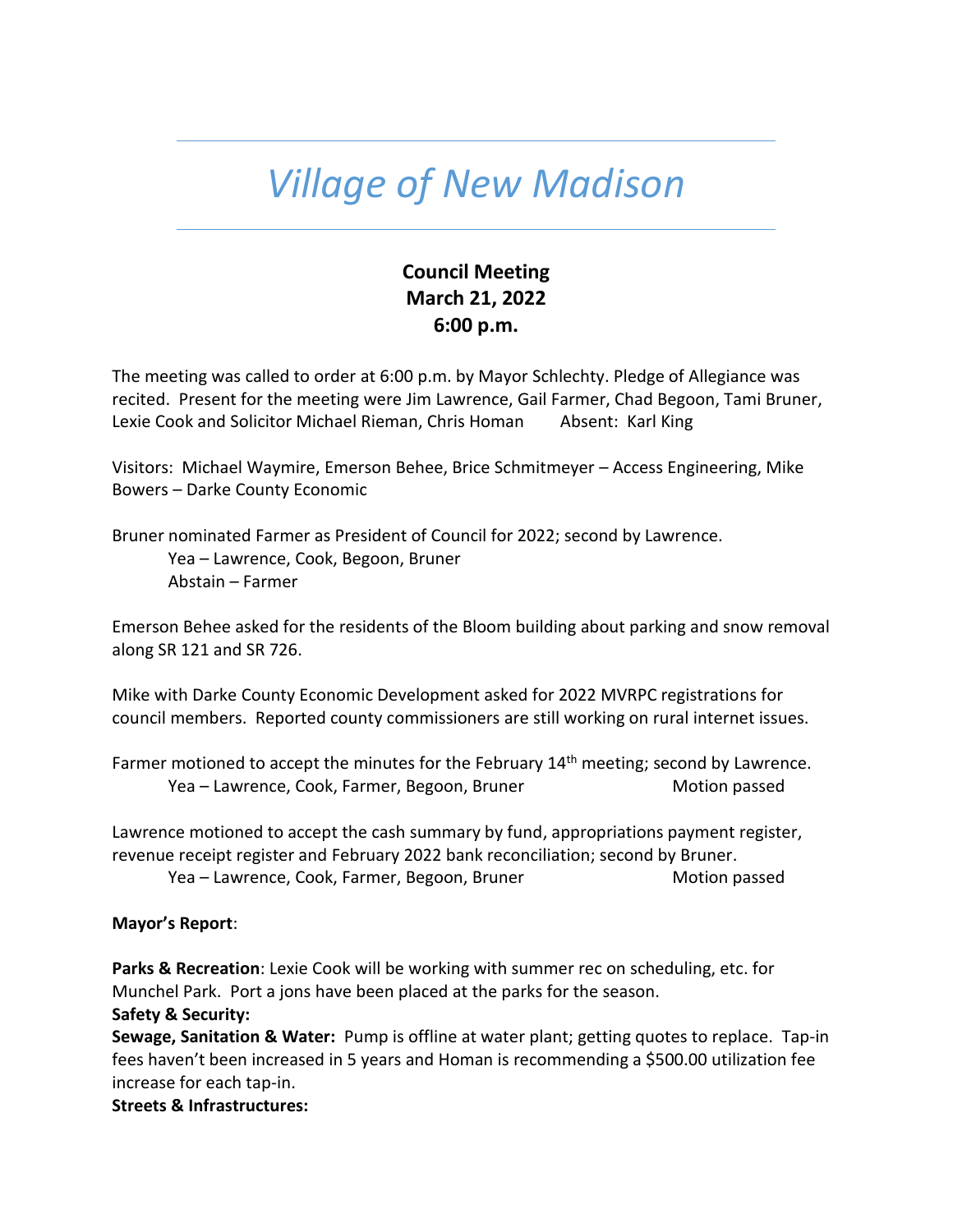**Growth, Development, Zoning & Annexation: Finance, Audit & Economic Development: Personnel: Cemetery: Fire Department: Rescue Squad**:

Fiscal Officer Report: NexBillPay training March 23<sup>rd</sup>. Anderson application received from County Auditor for CAUV. Lawrence motioned to approve CAUV application for Anderson; second by Bruner.

Yea – Lawrence, Cook, Farmer, Begoon, Bruner

**Unfinished Business:** Brice Schmitmeyer with Access Engineering updated council on the Wayne Lakes Wastewater Project. Wayne Lakes council passed resolution approving contract with New Madison on March 14<sup>th</sup>. Approximately 65,000 gallons of waste per day from Wayne Lakes. \$600,000.00 connection fee to New Madison. \$5.22 per 1,000 gallons sent to New Madison. After first year re-evaluation of expenses.

Schmitmeyer updated council on the Washington Street Project. CDBG grant \$100,000.00; OPWC \$168,000.00 grant and \$168,000.00 OPWC loan; \$189,000.00 village funds (\$126,000.00 American Rescue Funds for water line replacement). Included in this project will be the drive and culvert to the new tower.

Bloom Building is zoned as central business district; per zoning no tenants on first floor. Owners were notified and haven't heard from them regarding this issue.

Employee handbook still needs updates. Personnel committee will address and possibly have an agency re-write.

New Business: Bruner motioned to suspend the rules and read by title 2<sup>nd</sup> and 3<sup>rd</sup> time Resolution 22-02 for the renewal of a previously voted 2.40 mill tax levy for current expenses and declaring an emergency; second by Lawrence.

| Yea - Lawrence, Cook, Farmer, Begoon, Bruner                                  | Motion passed |  |
|-------------------------------------------------------------------------------|---------------|--|
| Begoon motioned to declare Resolution 22-02 an emergency; second by Lawrence. |               |  |
| Yea - Lawrence, Cook, Farmer, Begoon, Bruner                                  | Motion passed |  |
| Lawrence motioned to adopt Resolution 22-02; second by Cook.                  |               |  |
| Yea - Lawrence, Cook, Farmer, Begoon, Bruner                                  | Motion passed |  |

Begoon motioned to suspend the rules and read by title  $2^{nd}$  and  $3^{rd}$  time Ordinance 22-01 authorizing the creation of a cemetery fund and declaring an emergency; second by Bruner. Yea – Lawrence, Cook, Farmer, Begoon, Bruner Motion passed Motion passed Begoon motioned to declare Ordinance 22-01 an emergency; second by Bruner. Yea – Lawrence, Cook, Farmer, Begoon, Bruner Motion passed